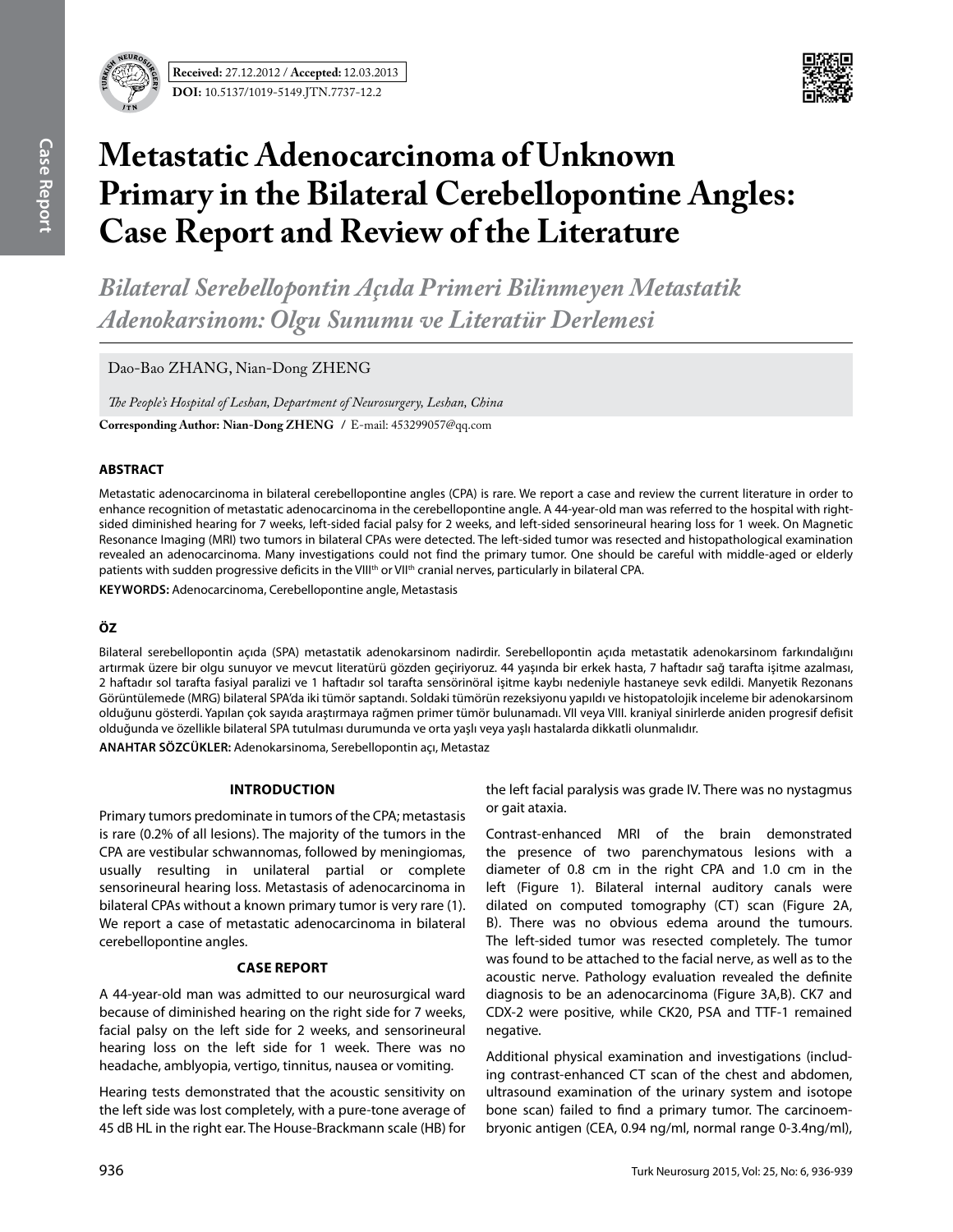

**Figure 1:** Axial Gadolinium-enhanced T1-weighted MRI-scans, showing two parenchymatous space occupying lesions with a diameter of 0.8 cm in the right CPA and 1.0 cm in the left.

Total prostate-specific antigen (T-PSA, 0.584 ng/ml, normal range 0-3.0 ng/ml), squamous cell carcinoma antigen (SCCAg, 0.6 ng/ml, normal range 0-1.5 ng/ml), and Serum CA-125 (12.71 u/ml, normal range 0-35 u/ml) levels were normal. A Gamma Knife was used for the right tumor as the patient refused surgery for the second time. After 6 months, the patient was referred to our neurosurgical ward again for bilateral sensorineural hearing loss, left-sided facial palsy and gait ataxia. On contrast-enhanced MRI of the brain, two tumors in the midbrain were found as the tumor in the right CPA had not disappeared and there was a new tumor on the left side (Figure 4a,b). Additional examination did not reveal a primary tumor. The tumors in the midbrain were treated with stereotactic radiosurgery (Gamma knife). He died 2 months later.

## **Discussion**

Most of the tumors in the CPA are benign and metastases are rare. Brackmann and Bartels reported only 3 metastases in a series of 1354 CPA lesions (1). To our knowledge, metastatic adenocarcinoma in the CPA has been reported only in15



Figure 3A,B: A minor part of the CPA lesion consists of polymorphous epithelial cells partly arranged in glandular structures with pleomorphic nuclei (H-E, ×200).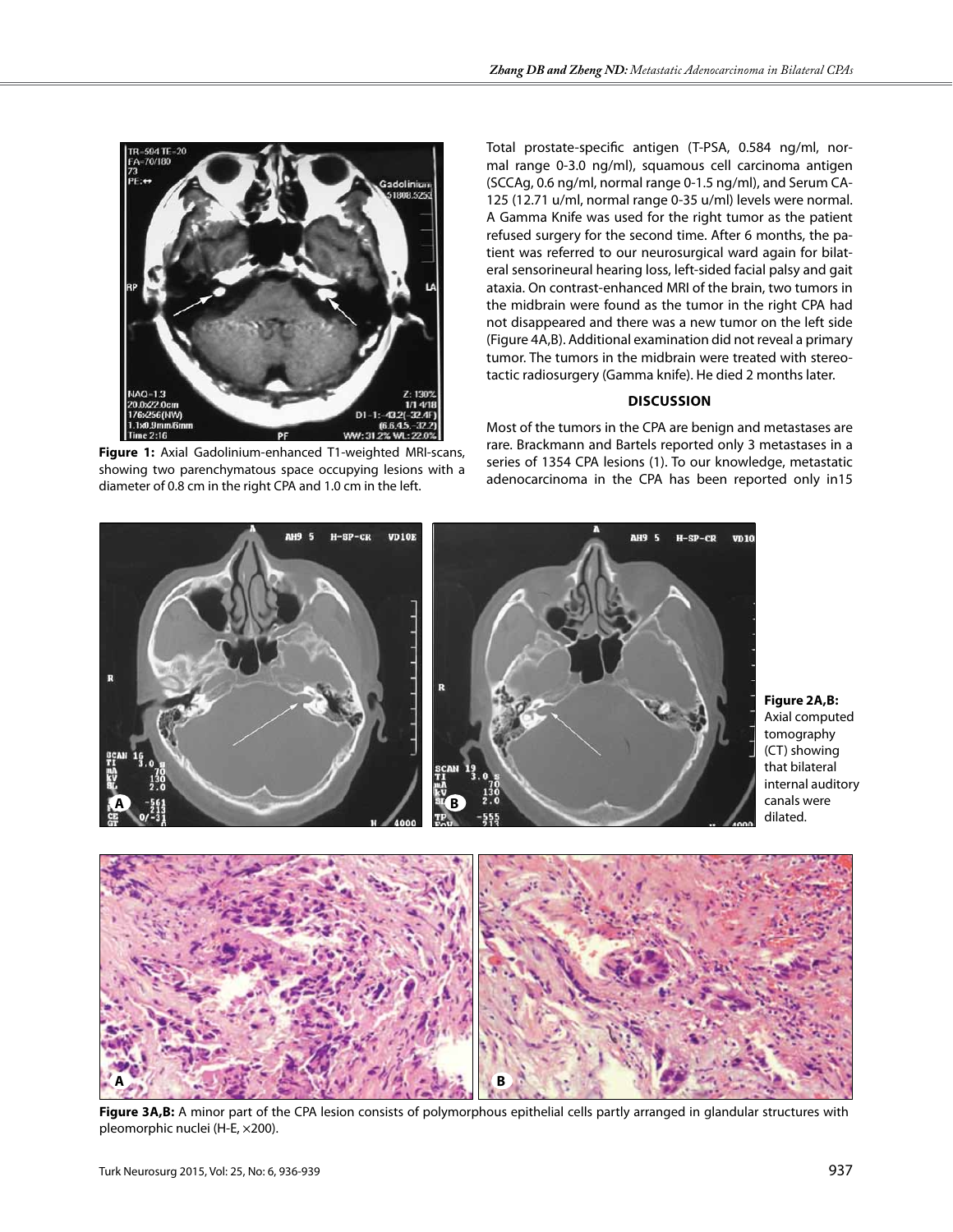patients in English literature, and both cerebellopontine angles were involved in only 5 patients, including ours. The age of onset is from 36 years to 69 years (mean 57 years) (Table I). Benign tumors in the CPA usually result in unilateral partial or complete sensorineural hearing loss. The process of hearing loss is slow until the tumors become large. Sudden sensorineural hearing loss may be a characteristic manifestation of metastatic adenocarcinomas in the CPA. Table I shows that 9 patients had rapidly progressive hearing loss. Primary severe involvement of the facial nerve is rare in benign tumors and appears especially in the late stage but it often occurs in metastatic adenocarcinomas. Of the

| <b>Patient#</b> | <b>Sex</b><br>Age (y) | <b>Primary</b><br>cancer | <b>Progressive</b><br>facial palsy | <b>Progressive</b><br>hearing loss | <b>Bilateral involvement</b><br>of the VIIth or VIIIth<br>cranial nerve | <b>Cranial nerve</b><br>disorder as the<br>initial sign |
|-----------------|-----------------------|--------------------------|------------------------------------|------------------------------------|-------------------------------------------------------------------------|---------------------------------------------------------|
|                 | M 68                  | Colon                    | + (rapid)                          | $+$ (rapid)                        | $+$                                                                     |                                                         |
| $\overline{2}$  | M 58                  | Lung                     | $+$ (rapid)                        | $+$ (rapid)                        |                                                                         | $+$                                                     |
| 3               | F 57                  | Lung                     | $+$ (slow)                         | $+$ (slow)                         |                                                                         | $+$                                                     |
| $\overline{4}$  | F 36                  | <b>Unknown</b>           |                                    | $+$ (rapid)                        |                                                                         |                                                         |
| 5               | M 67                  | Lung                     |                                    | $+$ (rapid)                        | $+$                                                                     | $+$                                                     |
| 6               | F 69                  | Parotid                  | + (rapid)                          | $+$ (rapid)                        |                                                                         |                                                         |
| 7               | M 44                  | Lung                     | + (rapid)                          | + (rapid)                          |                                                                         |                                                         |
| 8               | M 53                  | <b>Unknown</b>           | $+$ (slow)                         | $+$ (slow)                         | $+$                                                                     | $+$                                                     |
| 9               | F 66                  | <b>Breast</b>            | $+$ (slow)                         | $+$ (slow)                         |                                                                         |                                                         |
| 10              | M 44                  | <b>Unknown</b>           | $+$ (rapid)                        | $+$ (rapid)                        | $+$                                                                     | $+$                                                     |
| 11              | M 67                  | Renal                    |                                    | $+$ (slow)                         |                                                                         |                                                         |
| 12              | M 46                  | Gallbladder              | $+$ (slow)                         |                                    |                                                                         | $+$                                                     |
| 13              | M 46                  | <b>Ileum</b>             | + (rapid)                          | + (rapid)                          |                                                                         | $+$                                                     |
| 14              | F 64                  | <b>Unknown</b>           | $+$ (rapid)                        | $+$ (rapid)                        | $+$                                                                     | $+$                                                     |
| 15              | M 68                  | prostatic                | + (rapid)                          |                                    |                                                                         | $\ddot{}$                                               |

| Table I: Summary of Metastatic Adenocarcinomas in the Cerebellopontine Angle (CPA) (8,3-16) |  |  |  |
|---------------------------------------------------------------------------------------------|--|--|--|
|---------------------------------------------------------------------------------------------|--|--|--|

 *"rapid" means that the symptoms developed quickly. "slow" means that the symptom developed slowly.*



**Figure 4: a)** Axial Gadolinium-enhanced T1-weighted MRI scans, showing two parenchymatous space-occupying lesions in the midbrain. **B)** Axial Gadolinium-enhanced T1-weighted MRI scans, showing the tumor in the right cerebellopontine angle and a new tumor on the left side operated 6 months ago.